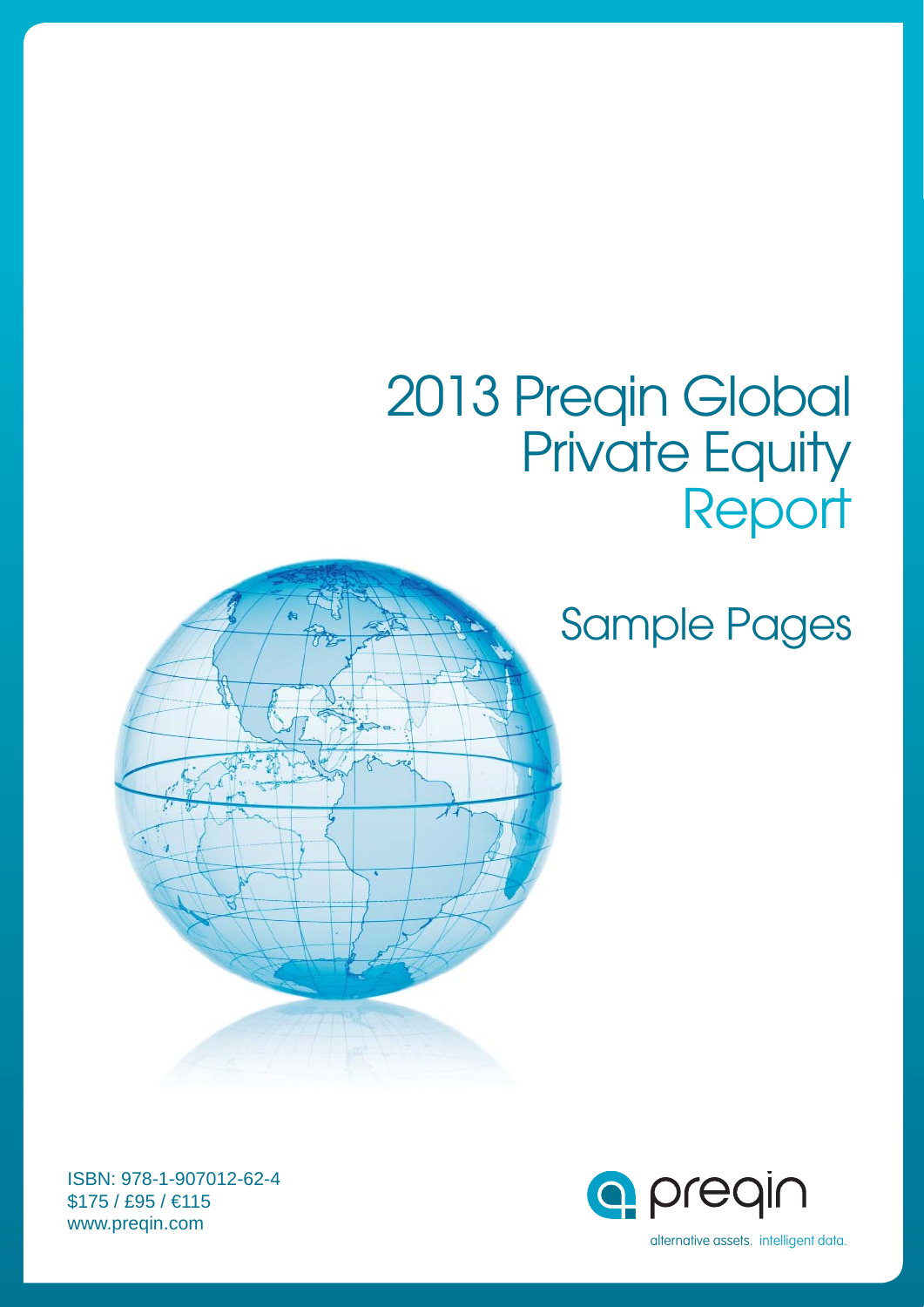# 2013 Global Private Equity Report **Contents**

| CFO's Foreword                                                                                              | 5  |
|-------------------------------------------------------------------------------------------------------------|----|
| <b>Section One: The 2013 Pregin Global Private Equity</b><br><b>Report</b>                                  |    |
| Keynote Address - Moose Guen, CEO, MVision                                                                  | 7  |
| <b>Section Two: Overview of the Private Equity Industry</b>                                                 |    |
| Private Equity in 2013: The Year Ahead - Helen<br>Kenyon, Preqin                                            | 11 |
| Adapting and Thriving - Mark Florman, Chief<br>Executive, BVCA                                              | 12 |
| Silver Linings in Storm Clouds - Steve Judge<br>and Bronwyn Bailey, PEGCC                                   | 13 |
| Greater Communication was Best Response to<br>the US Elections - Dörte Höppner, Secretary-<br>General, EVCA | 14 |
| <b>Section Three: Assets under Management, Dry Powder,</b><br><b>Employment and Compensation</b>            |    |
| Assets under Management and Dry Powder                                                                      | 15 |
| <b>Employment and Compensation</b>                                                                          | 17 |
| <b>Section Four: Fundraising</b>                                                                            |    |
| Patience is a Virtue - Tripp Brower, Partner,<br><b>Capstone Partners</b>                                   | 19 |
| Evolution of Fundraising Market in 2012                                                                     | 22 |
| Overview of Current Fundraising Market                                                                      | 25 |
| North American Fundraising                                                                                  | 27 |
| European Fundraising                                                                                        | 28 |
| Asian Fundraising                                                                                           | 29 |
| Rest of World Fundraising                                                                                   | 30 |
| <b>Buyout Fundraising</b>                                                                                   | 31 |
| Distressed Private Equity Fundraising                                                                       | 32 |
| Growth Fundraising                                                                                          | 33 |
| <b>Mezzanine Fundraising</b>                                                                                | 34 |
| <b>Natural Resources Fundraising</b>                                                                        | 35 |
| Venture Capital Fundraising                                                                                 | 36 |
| <b>Section Five: General Partners</b>                                                                       |    |
| Filling the Europe Credit Void - Rolf Nuijens,<br>Head of North Europe Mezzanine, ICG                       | 37 |
| League Tables - Largest GPs                                                                                 | 39 |

| Buyout GPs - Key Stats and Facts                                                     | 43 |
|--------------------------------------------------------------------------------------|----|
| Distressed Private Equity GPs - Key Stats and<br>Facts                               | 44 |
| Growth GPs - Key Stats and Facts                                                     | 45 |
| Mezzanine GPs - Key Stats and Facts                                                  | 46 |
| Natural Resources GPS - Key Stats and Facts                                          | 47 |
| Venture Capital GPs - Key Stats and Facts                                            | 48 |
| <b>Section Six: Performance</b>                                                      |    |
| Performance Overview                                                                 | 49 |
| PrEQIn - Private Equity Index                                                        | 52 |
| Private Equity Horizon Returns                                                       | 53 |
| Private Equity Returns for Public Pension Funds                                      | 54 |
| <b>Private Equity Benchmarks</b>                                                     | 55 |
| <b>Consistent Performing Fund Managers</b>                                           | 58 |
| <b>Section Seven: Investors in Private Equity</b>                                    |    |
| The Evolution of the Limited Partner Universe                                        | 61 |
| Make-up of Investors in Recently Closed Funds                                        | 63 |
| Investor Appetite for Private Equity in 2013                                         | 65 |
| League Tables of Largest Investors by Region                                         | 70 |
| League Tables of Largest Investors by Type                                           | 71 |
| Investors to Watch in 2013                                                           | 72 |
| <b>Section Eight: Separate Accounts</b>                                              |    |
| <b>Investor Use of Separate Accounts</b>                                             | 73 |
| <b>Section Nine: Investment Consultants</b>                                          |    |
| Overview of Alternatives Investment Consultants                                      | 75 |
| <b>Section Ten: Buyout Deals</b>                                                     |    |
| Overview of Private Equity-Backed Buyout Deals                                       | 77 |
| Global Buyout Exit Overview                                                          | 79 |
| Make-up of Private Equity-Backed Buyout Deals<br>in 2012 by Type, Value and Industry | 81 |
| Most Active Debt Providers and Deal Advisors                                         | 83 |
| Largest Buyout Deals and Exits                                                       | 84 |
| <b>Section Eleven: Venture Capital Deals</b>                                         |    |
| Overview of Venture Capital Deals                                                    | 85 |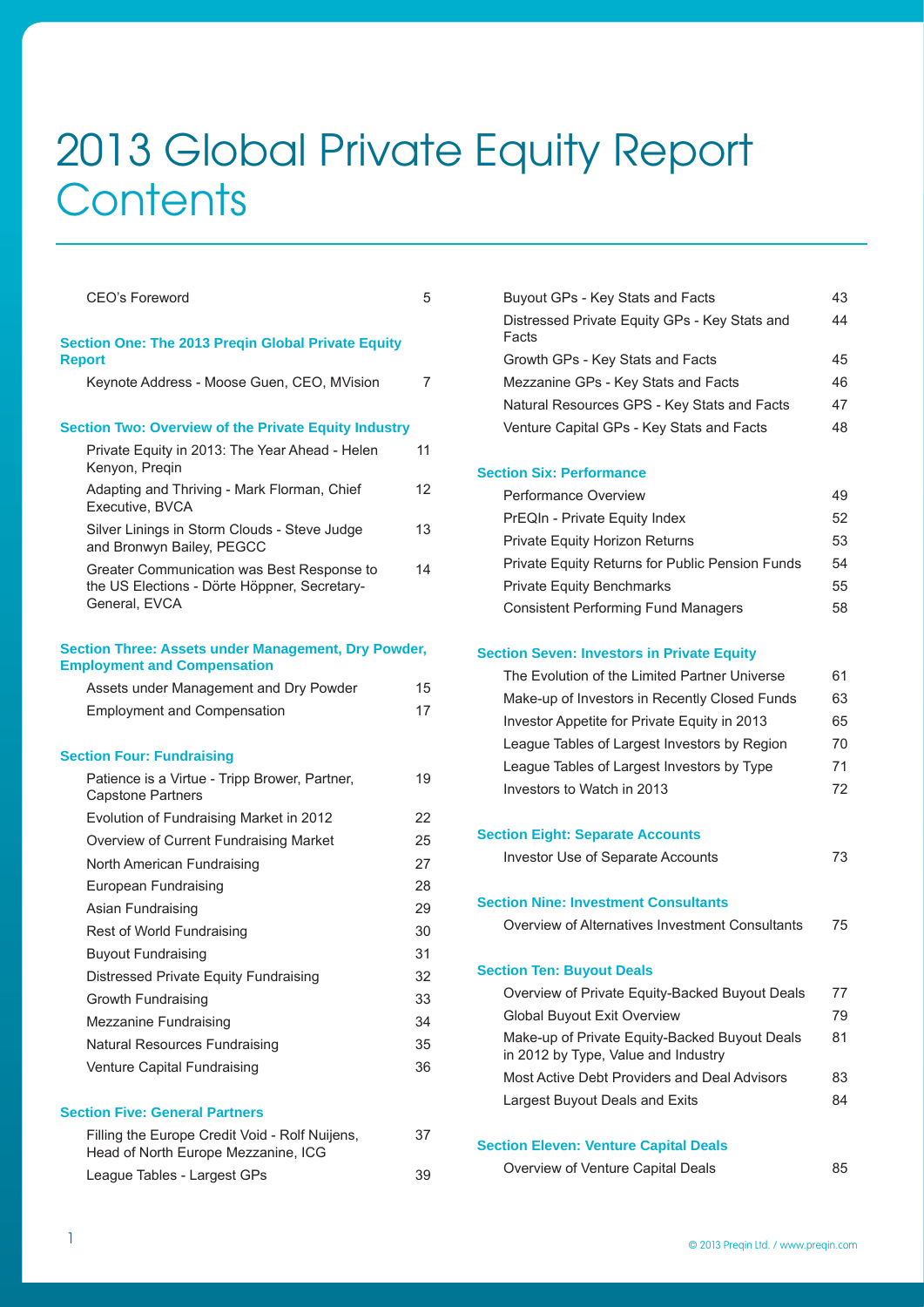| Venture Capital Deal Flow by Stage                                                                                                                                                                                                                                                                                                                               | 87  |
|------------------------------------------------------------------------------------------------------------------------------------------------------------------------------------------------------------------------------------------------------------------------------------------------------------------------------------------------------------------|-----|
| Most Active Firms, Largest Venture Capital-<br><b>Backed Deals and Notable Exits</b>                                                                                                                                                                                                                                                                             | 89  |
| <b>Section Twelve: Fund Terms and Conditions</b>                                                                                                                                                                                                                                                                                                                 |     |
| Private Equity Fund Terms and Conditions                                                                                                                                                                                                                                                                                                                         | 91  |
| Investor Attitudes towards Fund Terms and<br>Conditions - December 2012 LP Survey Results                                                                                                                                                                                                                                                                        | 93  |
| Leading Law Firms in Fund Formation                                                                                                                                                                                                                                                                                                                              | 95  |
| <b>Section Thirteen: Funds of Funds</b>                                                                                                                                                                                                                                                                                                                          |     |
| Evolution of Private Equity Funds of Funds                                                                                                                                                                                                                                                                                                                       | 97  |
| Funds of Funds Managers - Key Stats and Facts                                                                                                                                                                                                                                                                                                                    | 99  |
| Fundraising Review - Funds of Funds                                                                                                                                                                                                                                                                                                                              | 100 |
| <b>Section Fourteen: Secondaries</b>                                                                                                                                                                                                                                                                                                                             |     |
| Review of the Secondary Market and Investor<br>Appetite in 2013                                                                                                                                                                                                                                                                                                  | 101 |
| Secondary Market Intermediaries                                                                                                                                                                                                                                                                                                                                  | 103 |
| Secondaries Fund of Funds Managers - Key<br><b>Stats and Facts</b>                                                                                                                                                                                                                                                                                               | 104 |
| Secondaries Fundraising Review                                                                                                                                                                                                                                                                                                                                   | 105 |
| <b>Section Fifteen: Cleantech</b>                                                                                                                                                                                                                                                                                                                                |     |
| Overview of Cleantech Fundraising                                                                                                                                                                                                                                                                                                                                | 107 |
| Investors in Cleantech                                                                                                                                                                                                                                                                                                                                           | 109 |
| Overview of Private Equity-Backed Cleantech<br>Deals                                                                                                                                                                                                                                                                                                             | 110 |
| <b>Section Sixteen: Placement Agents</b>                                                                                                                                                                                                                                                                                                                         |     |
| Overview of Placement Agent Use in 2012                                                                                                                                                                                                                                                                                                                          | 113 |
| Profile of the Placement Agent Industry                                                                                                                                                                                                                                                                                                                          | 115 |
| <b>Section Seventeen: Fund Administrators</b>                                                                                                                                                                                                                                                                                                                    |     |
| Overview of Fund Administrators                                                                                                                                                                                                                                                                                                                                  | 117 |
| <b>Section Eighteen: Fund Auditors</b>                                                                                                                                                                                                                                                                                                                           |     |
| Overview of Fund Auditors                                                                                                                                                                                                                                                                                                                                        | 119 |
| <b>Section Nineteen: Pregin Products</b>                                                                                                                                                                                                                                                                                                                         |     |
| Order Forms                                                                                                                                                                                                                                                                                                                                                      | 121 |
| The 2013 Preqin Global Private Equity Report<br>contains the most up-to-date data available at the<br>time of going to print. For the very latest statistics and<br>information on fundraising, institutional investors,<br>managers and performance, please visit<br>fund<br>www.preqin.com/demo to register for a walkthrough<br>of Preqin's online databases. |     |

The data behind all of the charts featured in the **2013 Preqin Global Private Equity Report** is available to purchase in Excel format.

Please contact sales@preqin.com for more information and to purchase your data pack now.



. . . . . . . . . . . . . . . .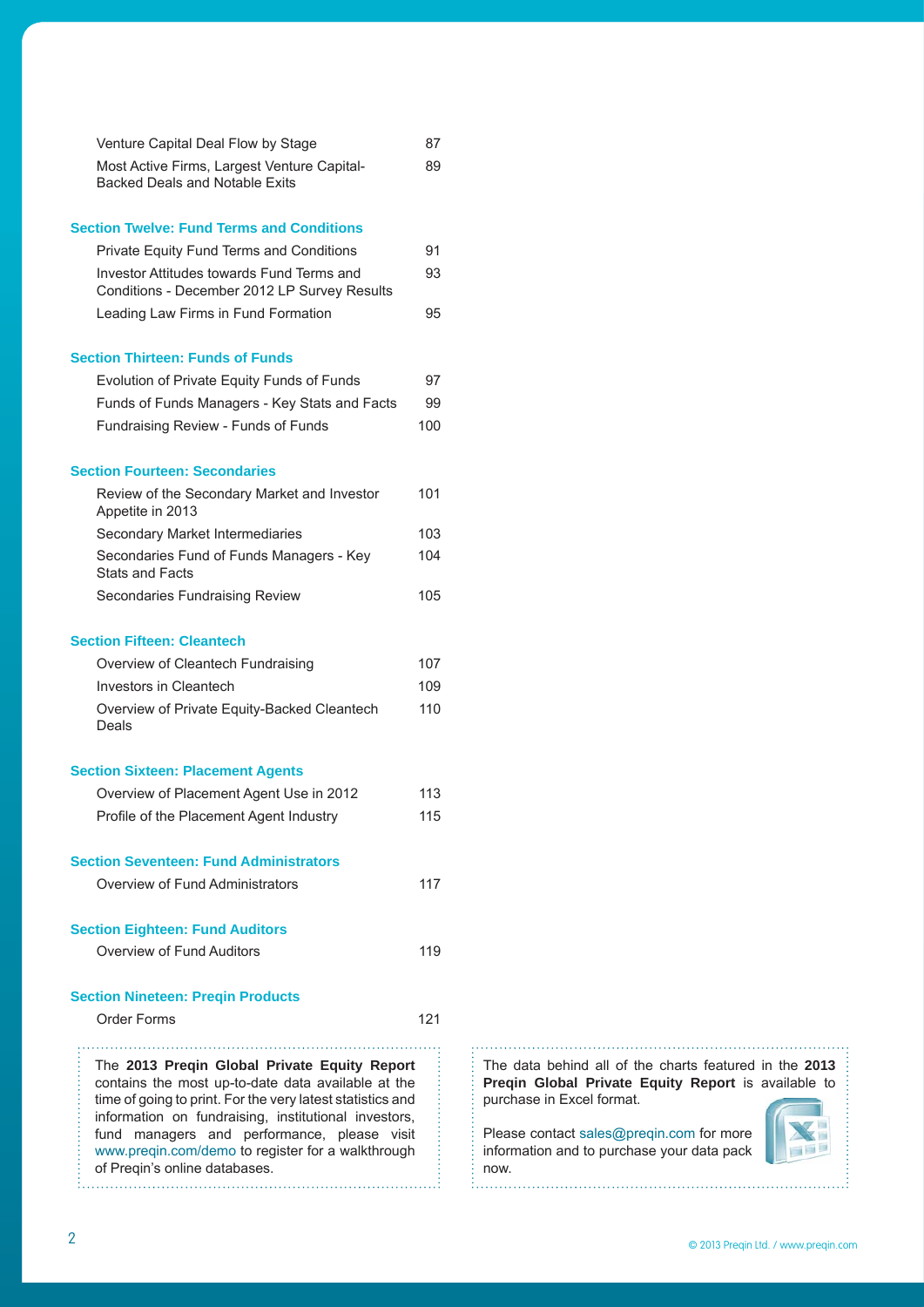

Mitt Romney's candidacy for the US presidency brought unprecedented attention to the industry over the last 12 months. Last year I argued in these pages that the elections presented an opportunity for us to explain our industry;

- That we are long-term investors who improve and grow businesses, a model often leading to growth and jobs as well as earning excellent returns for our investors.
- That private equity can provide vital finance to Europe's SMEs at a time when capital is extremely scarce.
- That we are business builders uniquely suited to work with vital social institutions like insurance and pension funds.

Fortunately, the EVCA's policy of explaining the private equity business model to the public, politicians and policymakers is bearing fruit at a time when many expected short shrift from politicians and regulators. We should also recognize the sterling work carried out by our US colleagues at the PEGCC in countering many of the myths and even falsehoods spread about private equity during this challenging time.

Let's not fool ourselves, public perception remains a problem but the industry has made some real progress. In November we launched the EVCA Handbook of Professional Standards - the first time that both general partners and limited partners have agreed a common set of values for the industry. While many of the principles were followed by both GPs and LPs before now, getting both sides to agree the same code, which also governs the treatment of portfolio companies, is a big step.

More than 100 EVCA members are limited partners, who play a full role in our organization. They allow us to speak for the whole of European private equity. The Handbook is the product of many hours of discussion, debate and hard work; it sets out in clear concise English in modern easily accessible formats the EVCA's principles of transparency, accountability and good governance.

It has already been used in its first EVCA training session. We expect it to become

the touchstone for our industry and hope that every new member of the industry, GP or LP, is given a copy on their first day. Its publication sends out a strong positive message to politicians, the public and policymakers at a time when the spotlight is firmly on private equity.

Despite this challenging environment, there were some encouraging breakthroughs in the area of EU regulation. The European Commission published the Level Two Delegated Acts for the Alternative Investment Fund Managers Directive. The EVCA welcomes the implementation of these regulations for several reasons. Firstly, private equity fund managers and their investors finally have some legal certainty. Secondly the AIFMD must be implemented by 2013 so it was very important that the Acts were finalized as soon as possible so funds can make sure they are compliant in time. Thirdly the regulation marks private equity out as an established and mature asset class, which should reassure investors.

There was progress in clarifying capital requirement provisions around professional indemnity insurance and it is clear that policymakers listened to the EVCA on this issue. The industry did not get the maximum flexibility in terms of delegation of risk and portfolio management functions it wanted. However, powers given to the European Securities and Markets Authority to draft further guidelines on this issue means the debate can continue. Policymakers have learnt a lot about private equity during this process and they listened to our concerns. It is time those in private equity who have not yet done so accept and work with the AIFMD.

December also saw a long-awaited breakthrough in the European Venture Capital Regulation. After months of protracted negotiations, a compromise deal was reached between the European Parliament and the Council of Ministers. In January the EVCA expects the EVCR to be approved, which will make crossborder fundraising much easier.

The EVCA has constantly supported the cause of venture capital in Europe and this progress is evidence of the positive results that can come from explaining the industry to regulators. The EVCA is working with the European Commission to create an allocation fund to private sector funds of funds that commit to invest in European venture capital. This would increase the number of active institutional investors in the VC market and act as a magnet to attract overseas capital to Europe.

By working in partnership and having open dialogue with lawmakers in this fashion, we can get real results. Hopefully that will prove to be the case as we call for a different approach to Solvency II and the proposed revisions to the IORP Directive. Both EU Directives continue to pose a threat as they would force institutional investors like pension and insurance funds to hold disproportionate levels of capital in order to invest in private equity.

The EVCA has joined forces with seven other European organizations, including a trade union, business associations and PensionsEurope, to form the "Group of Eight," which argues for a better approach to workplace pension reforms. The EVCA has met with the European Insurance and Occupational Pensions Authority Chairman Gabriel Bernardino to discuss risk-weights in Solvency II, and hopefully work on these important issues.

The EVCA will continue to strive to make our industry better understood as the furore over the US election dies down and we will continue to champion Europe as a first class investment destination.

European Private Equity & Venture Capital Association

The EVCA is the voice of European private equity. Our membership covers the full range of private equity activity, from early-stage venture capital to the largest private equity firms, investors such as pension funds, funds of funds and family offices and associate members from related professions. We represent 700 member firms and 400 associate members.

www.evca.eu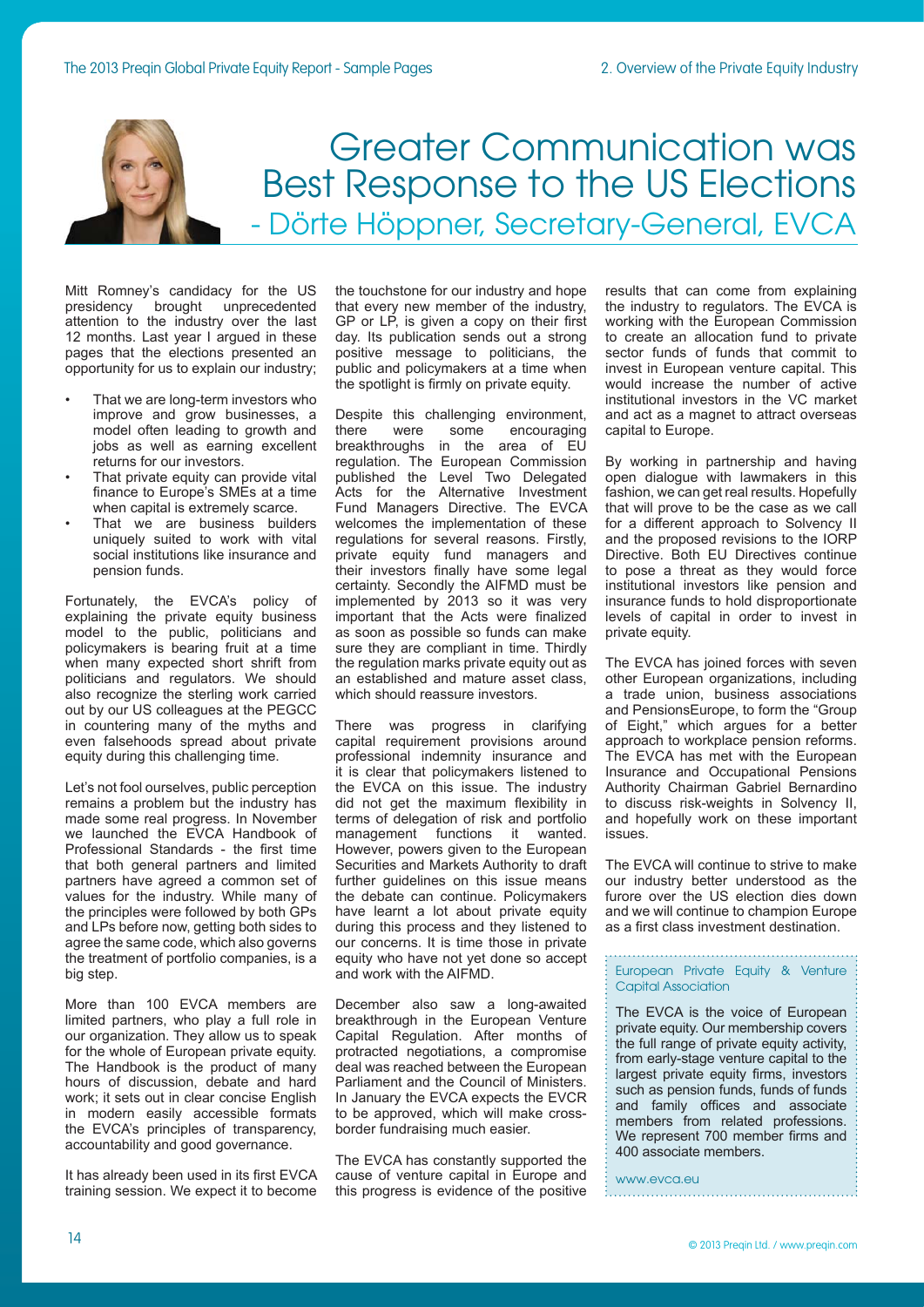# Asian Fundraising

Over recent years there has been a resurgence in Asia-focused fundraising, as managers and investors alike have sought protection from the economic volatility endured by the traditional private equity hubs of North America and Western Europe. However, the momentum of Asia-focused fundraising slowed in 2012, with 166 vehicles raising an aggregate \$44bn, compared to 233 funds reaching a final close in 2011 with \$56bn in total capital commitments.

As shown in Fig. 4.16, the drop in fundraising can be attributed to the significant decrease in capital raised by funds focusing solely on China, as LPs have looked to diversify their portfolios and gain more exposure to other developing regions in Asia. In 2012, funds focused solely on China accounted for 36% of the capital raised for investment across the whole of Asia, compared to 2011, when China-specific funds accounted for the majority of capital raised by Asia-focused funds (57%).

### Breakdown by Type of Fund

Venture capital funds make up the largest proportion of Asia-focused vehicles closed in 2012, with 55 reaching a final close, raising an aggregate \$6bn, representing a decline of 50% in aggregate capital raised compared to Asia-focused venture capital funds that closed in 2011.

Growth funds raised the largest amount of capital of any fund type in 2012, accounting for 27% (or \$12bn) of all capital raised by Asia-focused funds. The amount of capital raised by Chinafocused growth funds, as a proportion of all Asia-focused fundraising, continued to grow in 2012. China-focused growth funds accounted for 83% of the total capital amassed by the fund type for Asiafocused investments. The burgeoning growth stage enterprise initiatives by various Chinese provincial governments and the lack of buyout opportunities in the relatively young private equity market appear to be fuelling LP appetite for China-focused growth funds.

Unlike more mature private equity markets such as North America and Europe, where buyout funds typically





Fig. 4.17: 10 Largest Asia-Focused Funds Closed in 2012

| Fund                                   | <b>Fund Type</b>         | Final Size (mn) |
|----------------------------------------|--------------------------|-----------------|
| Mount Kellett Capital Partners II      | <b>Special Situation</b> | 4,000 USD       |
| PAG Asia I                             | <b>Buyout</b>            | 2,400 USD       |
| Bain Capital Asia II                   | <b>Buyout</b>            | 2,300 USD       |
| CITIC Private Equity Fund III          | Growth                   | 12,000 CNY      |
| Shanghai Cultural Industrial Fund      | Growth                   | 10,000 CNY      |
| Fortress Japan Opportunity Fund II     | <b>Real Estate</b>       | 130,000 JPY     |
| FountainVest China Growth Partners II  | Growth                   | 1,350 USD       |
| Tianjin CDH Fund II                    | Growth                   | 8,020 CNY       |
| Axiom Asia III                         | Fund of Funds            | 1,150 USD       |
| CapitaMalls China Development Fund III | <b>Real Estate</b>       | 1.000 USD       |

*Source: Preqin Funds in Market*

raise the largest proportion of capital each year, Asia-focused buyout funds closed in 2012 raised less capital than venture capital funds or growth funds focused on the region, with an aggregate \$5bn raised by the eight buyout funds closed in the year.

### Fund Size Breakdown

Of the vehicles closed in 2012, there were 10 that held a final close on \$1bn or more, raising a total of \$19bn, as displayed in Fig. 4.17 and account for 42% of the capital raised in 2012 by Asiafocused vehicles.

### Data Source:

Preqin's **Funds in Market** tracks over 460 growth funds and historical funds closed in the past two years. For access to all historical growth fund data, combine your subscription with Fund Manager Profiles.

For more information, please visit:

www.preqin.com/fim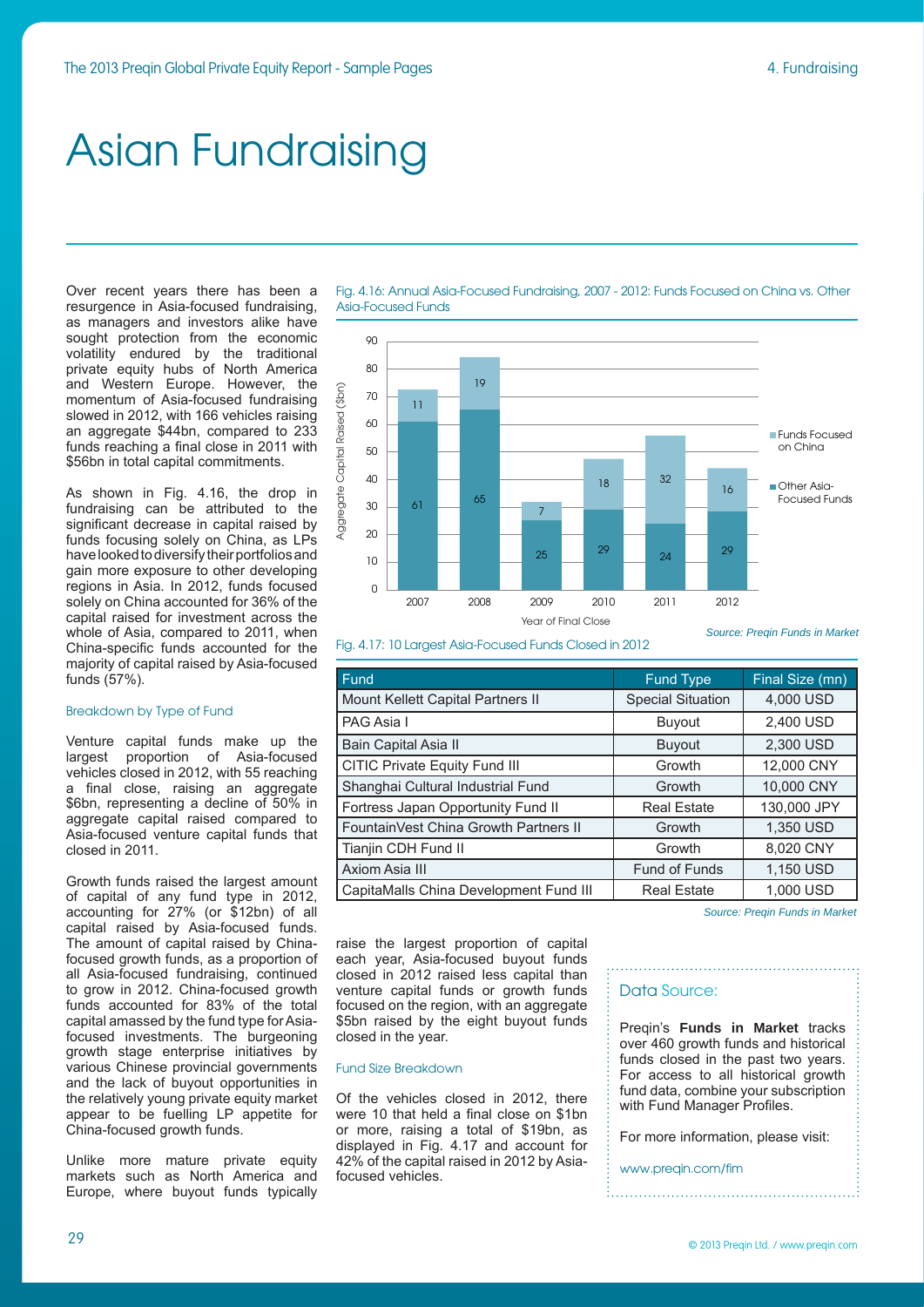# Distressed Private Equity GPs Key Stats and Facts

Fig. 5.21: Breakdown of Distressed Private Equity Firms by Number of Funds Raised



Fig. 5.23 Distressed Private Equity Firms' Industry Preferences for Underlying Investments



Fig. 5.25: 10 Largest Distressed Private Equity Funds Raised of All Time

## Fig. 5.22: Number of Firms Actively Managing Distressed Private Equity Funds by Country

| <b>GP Headquarters</b> | No. of Firms |
|------------------------|--------------|
| <b>US</b>              | 101          |
| <b>UK</b>              | 14           |
| Japan                  | 9            |
| Hong Kong              | 6            |
| Italy                  | 6            |
| India                  | 5            |
| South Korea            | 5            |
| Germany                | 4            |
| <b>Netherlands</b>     | 4            |
| Australia              | 3            |

*Source: Preqin Fund Manager Profi les Source: Preqin Fund Manager Profi les*

### Fig. 5.24: Distressed Private Equity Firms by Type of Fund Raised



| Fund                                          | <b>Firm</b>                            | <b>Year Closed</b> | Fund Size (bn) | <b>GP Location</b> |
|-----------------------------------------------|----------------------------------------|--------------------|----------------|--------------------|
| <b>OCM Opportunities Fund VIIB</b>            | Oaktree Capital Management             | 2008               | 10.9 USD       | US                 |
| Cerberus Institutional Partners (Series Four) | Cerberus Capital Management            | 2007               | 7.4 USD        | US                 |
| Avenue Special Situations V                   | Avenue Capital Group                   | 2008               | 6.0 USD        | US                 |
| CVI Global Value Fund I                       | CarVal Investors                       | 2007               | 5.8 USD        | US                 |
| MatlinPatterson Global Opportunities III      | <b>MatlinPatterson Global Advisers</b> | 2007               | 5.0 USD        | US                 |
| Oaktree Opportunities Fund IX                 | Oaktree Capital Management             | 2012               | 5.0 USD        | US                 |
| Sun Capital Partners V                        | Sun Capital Partners                   | 2007               | 5.0 USD        | <b>US</b>          |
| Centerbridge Capital Partners II              | Centerbridge Capital Partners          | 2011               | 4.4 USD        | US                 |
| <b>OCM Opportunities Fund VIII</b>            | Oaktree Capital Management             | 2010               | 4.4 USD        | US                 |
| Fortress Credit Opportunities Fund III        | <b>Fortress Investment Group</b>       | 2012               | 4.3 USD        | US                 |

**Source: Preqin Fund Manager Profiles**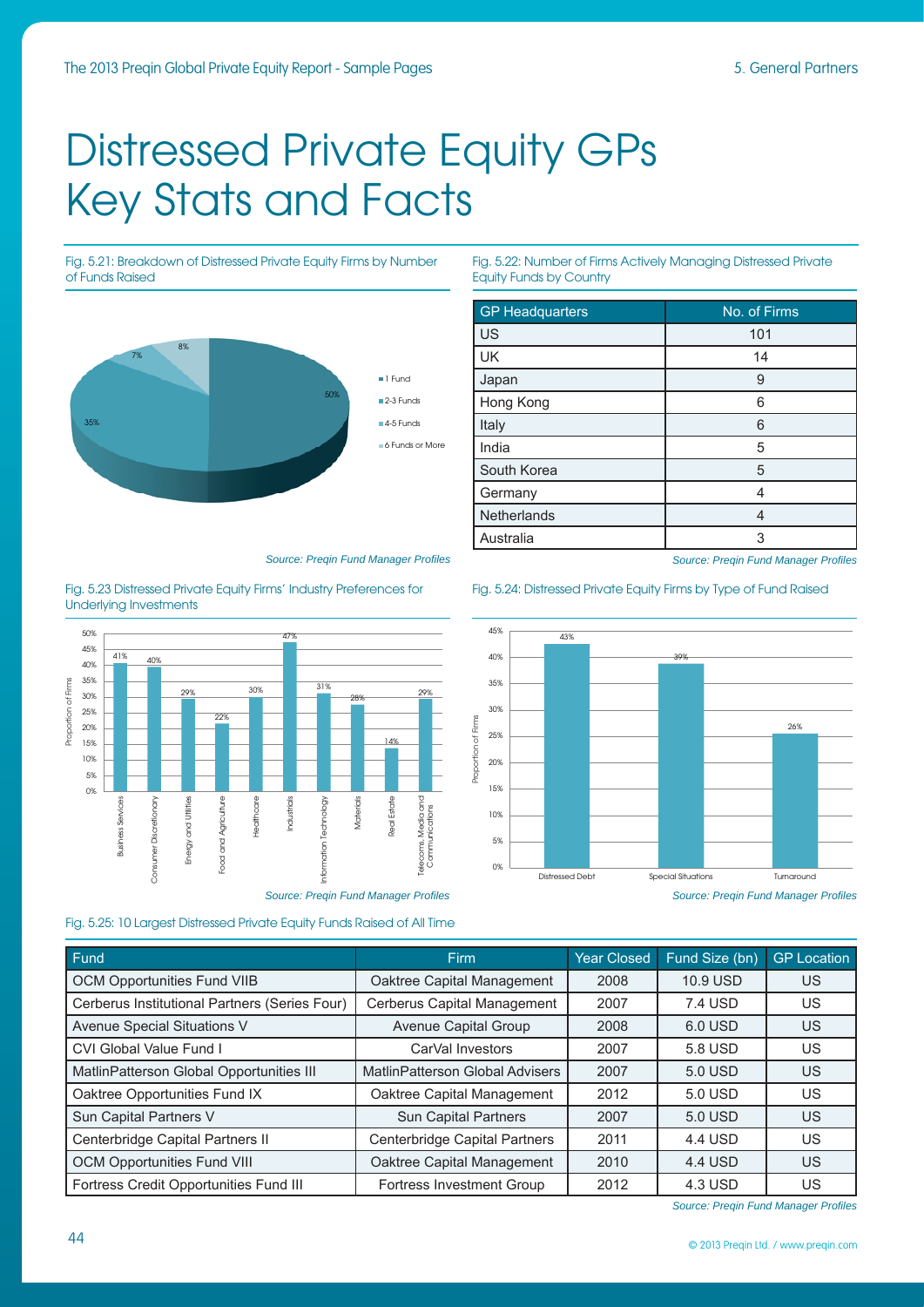# PrEQIn – Private Equity Quarterly Index

Returns from private equity funds are typically measured using IRRs and multiples. These are appropriate measures of the returns from these types of long-term investments and enable direct comparisons of private equity funds to other private equity funds.

However, a different metric is needed by investors seeking to compare their private equity portfolios with their overall investment portfolios, as well as directly with their investments in other asset classes. These asset allocation tasks call for metrics that facilitate comparison between private equity returns and those of other asset classes. The PrEQIn Index captures in an index the return earned by investors on average in their private equity portfolios, based on the actual amount of money invested in private equity partnerships. This time-weighted measure provides a straightforward method of comparison of private equity to other asset classes, as well as the various different private equity strategies, since a defined point in time and across all vintages.

Fig. 6.8 shows the PrEQIn All Private Equity, Buyout, Venture Capital, Real Estate, Fund of Funds and Distressed Private Equity Indices together with the S&P 500 Index rebased to 100 as of 31st December 2000. By examining these indices, we gain an insight into the performance of the main private equity

fund types in comparison to the industry as a whole. The PrEQIn All Private Equity Index shows an initial decline after the dot-com crash in the early 2000s, but then steadily increases until December 2007, after which the financial crisis of 2008 and 2009 caused significant falls. The period 2009 to 2012 witnessed fairly steady quarterly increases in the All Private Equity Index, though there was a slight dip in Q2 2011 due to market instability resulting from concerns over European sovereign debt. The index reached its highest point of 215.2 as of 30th June 2012.

When considering the indices by fund type, it is apparent that the PrEQIn Buyout Index closely follows the trends seen in the All Private Equity Index, as a large proportion of capital within the private equity industry is held in buyout funds. The PrEQIn Real Estate Index was the best performer prior to the downturn, but the sub-prime mortgage crisis resulted in large quarterly decreases during 2008 and 2009. The other fund type indices also show sharp declines during this time, reaching their lowest points in early 2009. However, the PrEQIn Real Estate Index continued its decline after this, reaching its lowest point in the latter half of 2010.

The PrEQIn Distressed Private Equity Index shows that this fund type has consistently outperformed the private equity asset class as a whole and has been one of the best performing strategies

within the industry. While this index also shows sharp quarterly decreases between Q2 2008 and Q1 2009, the subsequent recovery was achieved at a faster rate compared to other fund types as managers sought to take advantage of the relative abundance of distressed investment opportunities following the economic downturn. With the exception of the PrEQIn Venture Capital Index, all of the PrEQIn Indices have outperformed the S&P 500 Index as of Q2 2012 over the period shown.

#### PrEQIn – Fund Quartile Indices

Fig. 6.9 shows the PrEQIn Private Equity Quarterly Index rebased to 100 as of 31st

### Data Source:

Preqin's **Performance Analyst** database provides net-to-LP private equity fund performance, with full metrics for over 6,000 named vehicles. In terms of capital raised, Performance Analyst contains data for over 70% of all funds raised historically.

For more information about this product and how it can assist you, please visit:

www.preqin.com/pa











52 © 2013 Preqin Ltd. / www.preqin.com

December 2000)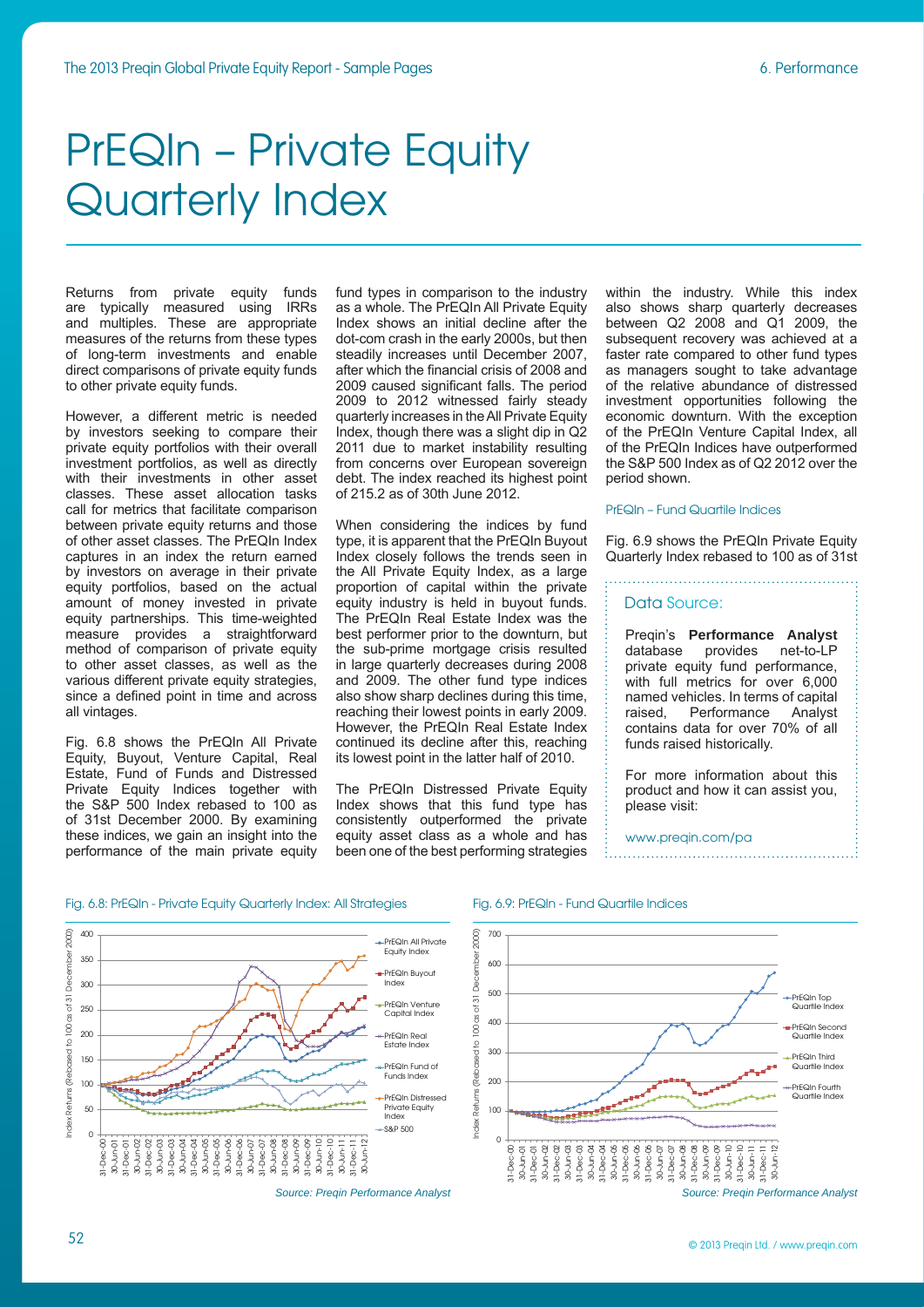# Private Equity Benchmarks

| <b>Fund Type: Buyout</b><br><b>Benchmark Type: Median</b><br><b>Geographic Focus: All Regions</b><br><b>As At: 30 June 2012</b> |              |            |                    |                |                |                        |      |                |                   |        |            |                 |  |
|---------------------------------------------------------------------------------------------------------------------------------|--------------|------------|--------------------|----------------|----------------|------------------------|------|----------------|-------------------|--------|------------|-----------------|--|
|                                                                                                                                 | No.          |            | <b>Median Fund</b> |                |                | Multiple Quartiles (X) |      |                | IRR Quartiles (%) |        |            | IRR Max/Min (%) |  |
| Vintage                                                                                                                         | <b>Funds</b> | Called (%) | Dist (%) DPI       | Value (%) RVPI | Q <sub>1</sub> | Median                 | Q3   | Q <sub>1</sub> | Median            | Q3     | <b>Max</b> | Min             |  |
| 2012                                                                                                                            | 22           | 6.3        | 0.0                | 84.4           | 0.99           | 0.84                   | 0.54 | n/m            | n/m               | n/m    | n/m        | n/m             |  |
| 2011                                                                                                                            | 44           | 21.2       | 0.0                | 90.9           | 0.97           | 0.91                   | 0.83 | n/m            | n/m               | n/m    | n/m        | n/m             |  |
| 2010                                                                                                                            | 34           | 38.1       | 0.0                | 96.4           | 1.13           | 1.04                   | 0.88 | n/m            | n/m               | n/m    | n/m        | n/m             |  |
| 2009                                                                                                                            | 36           | 57.7       | 2.1                | 101.0          | 1.34           | 1.16                   | 1.03 | 16.7           | 10.0              | 5.5    | 94.9       | $-11.3$         |  |
| 2008                                                                                                                            | 67           | 67.4       | 13.0               | 99.9           | 1.42           | 1.18                   | 1.02 | 17.7           | 8.2               | 1.5    | 43.8       | $-31.1$         |  |
| 2007                                                                                                                            | 90           | 86.1       | 24.0               | 95.6           | 1.44           | 1.28                   | 1.09 | 15.0           | 9.9               | 4.0    | 43.0       | $-25.9$         |  |
| 2006                                                                                                                            | 75           | 92.3       | 36.5               | 91.0           | 1.50           | 1.30                   | 1.13 | 13.3           | 8.9               | 3.4    | 33.4       | $-27.1$         |  |
| 2005                                                                                                                            | 78           | 95.2       | 67.0               | 72.8           | 1.63           | 1.41                   | 1.25 | 16.0           | 9.4               | 6.2    | 76.9       | $-3.6$          |  |
| 2004                                                                                                                            | 39           | 92.6       | 119.0              | 62.0           | 2.15           | 1.83                   | 1.59 | 27.2           | 16.3              | 10.2   | 80.2       | $-7.0$          |  |
| 2003                                                                                                                            | 32           | 97.0       | 143.8              | 39.5           | 2.56           | 1.80                   | 1.43 | 35.5           | 20.7              | 12.4   | 57.5       | $-86.2$         |  |
| 2002                                                                                                                            | 30           | 97.4       | 157.0              | 19.5           | 2.26           | 1.89                   | 1.32 | 36.6           | 19.2              | 9.1    | 72.0       | $-4.8$          |  |
| 2001                                                                                                                            | 32           | 96.0       | 189.2              | 16.0           | 2.78           | 2.11                   | 1.67 | 42.8           | 28.8              | 14.4   | 94.0       | 6.1             |  |
| 2000                                                                                                                            | 58           | 97.3       | 166.0              | 10.5           | 2.28           | 1.77                   | 1.45 | 26.7           | 19.3              | 11.4   | 57.5       | $-5.7$          |  |
| 1999                                                                                                                            | 38           | 100.0      | 149.8              | 1.1            | 2.06           | 1.60                   | 1.05 | 17.4           | 12.8              | 5.0    | 36.4       | $-25.1$         |  |
| 1998                                                                                                                            | 52           | 98.4       | 145.8              | 0.0            | 1.97           | 1.47                   | 0.98 | 18.7           | 8.5               | $-1.9$ | 31.9       | $-100.0$        |  |
| 1997                                                                                                                            | 44           | 100.0      | 162.3              | 0.0            | 2.13           | 1.64                   | 1.10 | 19.9           | 9.9               | 2.3    | 84.0       | $-21.6$         |  |
| 1996                                                                                                                            | 26           | 99.8       | 171.6              | 0.0            | 2.32           | 1.72                   | 0.88 | 22.0           | 11.1              | $-0.4$ | 147.4      | $-19.6$         |  |
| 1995                                                                                                                            | 26           | 100.0      | 131.3              | 0.0            | 2.18           | 1.31                   | 1.08 | 19.8           | 9.2               | 2.3    | 59.9       | $-15.5$         |  |
| 1994                                                                                                                            | 33           | 100.0      | 169.0              | 0.0            | 2.15           | 1.69                   | 1.45 | 29.2           | 17.9              | 9.9    | 92.2       | $-5.0$          |  |
| 1993                                                                                                                            | 17           | 100.0      | 207.0              | 0.0            | 2.88           | 2.02                   | 1.39 | 26.7           | 16.9              | 7.7    | 58.0       | 0.8             |  |
| 1992                                                                                                                            | 18           | 100.0      | 206.1              | 0.0            | 3.22           | 2.06                   | 1.49 | 37.6           | 21.2              | 7.9    | 60.6       | $-49.9$         |  |
| 1991                                                                                                                            | 9            | 100.0      | 260.5              | 0.0            | 3.75           | 2.61                   | 2.07 | 48.7           | 26.0              | 25.0   | 54.7       | $-0.5$          |  |
| 1990                                                                                                                            | 20           | 100.0      | 238.0              | 0.0            | 3.30           | 2.38                   | 1.43 | 31.1           | 18.6              | 7.9    | 72.0       | 2.4             |  |

# **Fund Type:** Buyout by Fund Size **Geographic Focus:** All Regions

### **Benchmark Type:** Median

|         | <b>Mega Buyout</b> |            |                      | Large Buyout |                    |            |                      | <b>Mid-Market Buyout</b> |                    |            |                      | <b>Small Buyout</b> |                    |            |                      |            |
|---------|--------------------|------------|----------------------|--------------|--------------------|------------|----------------------|--------------------------|--------------------|------------|----------------------|---------------------|--------------------|------------|----------------------|------------|
|         | <b>Median Fund</b> |            | <b>Weighted Fund</b> |              | <b>Median Fund</b> |            | <b>Weighted Fund</b> |                          | <b>Median Fund</b> |            | <b>Weighted Fund</b> |                     | <b>Median Fund</b> |            | <b>Weighted Fund</b> |            |
| Vintage | <b>Multiple</b>    | <b>IRR</b> | <b>Multiple</b>      | <b>IRR</b>   | <b>Multiple</b>    | <b>IRR</b> | <b>Multiple</b>      | <b>IRR</b>               | <b>Multiple</b>    | <b>IRR</b> | <b>Multiple</b>      | <b>IRR</b>          | <b>Multiple</b>    | <b>IRR</b> | <b>Multiple</b>      | <b>IRR</b> |
|         | $(\mathsf{X})$     | (%)        | (X)                  | $(\% )$      | $(\mathsf{X})$     | (%)        | (X)                  | (%)                      | $(\mathsf{X})$     | (%)        | (X)                  | (%)                 | (X)                | (%)        | (X)                  | $(\% )$    |
| 2012    | n/a                | n/m        | n/a                  | n/m          | 0.60               | n/m        | 0.70                 | n/m                      | 0.89               | n/m        | 0.66                 | n/m                 | 0.84               | n/m        | 0.70                 | n/m        |
| 2011    | 0.95               | n/m        | 0.95                 | n/m          | 0.93               | n/m        | 0.91                 | n/m                      | 0.91               | n/m        | 0.89                 | n/m                 | 0.87               | n/m        | 0.79                 | n/m        |
| 2010    | n/a                | n/m        | n/a                  | n/m          | 1.03               | n/m        | 0.98                 | n/m                      | 0.90               | n/m        | 0.93                 | n/m                 | 1.01               | n/m        | 1.02                 | n/m        |
| 2009    | 1.12               | 6.8        | 1.16                 | 6.6          | 1.12               | 8.8        | 1.19                 | 17.4                     | 1.13               | 11.7       | 1.17                 | 10.8                | 1.24               | 9.2        | 1.21                 | 15.1       |
| 2008    | 1.06               | 3.1        | 1.19                 | 7.8          | 1.23               | 11.4       | 1.22                 | 10.1                     | 1.14               | 8.0        | 1.10                 | 7.8                 | 1.23               | 10.1       | 1.09                 | 9.7        |
| 2007    | 1.18               | 6.2        | 1.13                 | 4.1          | 1.29               | 9.9        | 1.24                 | 8.5                      | 1.28               | 10.0       | 1.29                 | 10.3                | 1.28               | 10.4       | 1.31                 | 9.4        |
| 2006    | 1.10               | 2.8        | 1.08                 | 0.6          | 1.30               | 8.0        | 1.21                 | 6.1                      | 1.17               | 5.6        | 1.28                 | 6.4                 | 1.33               | 9.0        | 1.44                 | 9.8        |
| 2005    | .60                | 10.3       | 1.65                 | 10.7         | 1.27               | 6.4        | 1.35                 | 9.8                      | 1.32               | 8.7        | 1.44                 | 12.4                | 1.51               | 12.4       | 1.83                 | 22.3       |
| 2004    | .60                | 10.9       | 1.71                 | 15.3         | 1.74               | 16.6       | 1.58                 | 9.3                      | 1.78               | 14.2       | 1.35                 | 8.6                 | 1.80               | 18.4       | 1.44                 | 7.3        |
| 2003    | 1.83               | 23.9       | 2.07                 | 26.3         | 1.98               | 19.0       | 2.11                 | 21.4                     | 1.57               | 14.3       | 1.71                 | 17.3                | 1.53               | 20.5       | 1.81                 | 17.0       |
| 2002    | 1.86               | 24.0       | 1.82                 | 23.6         | 1.91               | 21.9       | 1.91                 | 20.9                     | 2.07               | 23.7       | 1.80                 | 21.6                | 1.78               | 17.4       | 2.13                 | 27.7       |
| 2001    | 2.41               | 28.9       | 2.48                 | 32.9         | 1.99               | 24.8       | 2.13                 | 25.8                     | 1.96               | 24.7       | 2.10                 | 25.6                | 2.03               | 29.0       | 1.74                 | 17.4       |
| 2000    | 2.00               | 18.6       | 1.98                 | 18.3         | 1.75               | 17.0       | 1.75                 | 15.4                     | 2.07               | 20.0       | 1.98                 | 18.2                | 1.98               | 18.9       | 1.73                 | 29.6       |
| 1999    | l.81               | 11.5       | 1.63                 | 7.9          | 1.61               | 9.7        | 1.52                 | 5.9                      | 1.90               | 10.5       | 1.95                 | 12.2                | 1.65               | 14.3       | 1.20                 | 4.6        |
| 1998    | .45                | 5.8        | 1.39                 | 5.0          | 1.36               | 7.9        | 1.25                 | 1.4                      | 1.46               | 7.4        | 1.52                 | 4.2                 | 1.64               | 11.4       | 1.72                 | 11.1       |
| 1997    | 1.70               | 10.0       | 1.50                 | 5.9          | 1.72               | 11.8       | 1.78                 | 19.1                     | 1.12               | 2.2        | 1.15                 | 2.6                 | 1.60               | 10.9       | 1.41                 | 8.3        |

*Source: Preqin Performance Analyst*

*Source: Preqin Performance Analyst*

| Definition used for Mega, Large, Mid-Market, Small Buyout: | Small          | Mid-Market      | Large          | <b>Mega</b> |
|------------------------------------------------------------|----------------|-----------------|----------------|-------------|
| Vintage 1992-1996                                          | $\leq$ \$200mn | \$201-\$500mn   | $>$ \$500 $mn$ |             |
| Vintage 1997-2004                                          | $\leq$ \$300mn | \$301-\$750mn   | \$751mn-\$2bn  | $>$ \$2bn   |
| Vintage 2005-2012                                          | $\leq$ \$500mn | \$501mn-\$1.5bn | \$1.6-\$4.5bn  | > \$4.5bn   |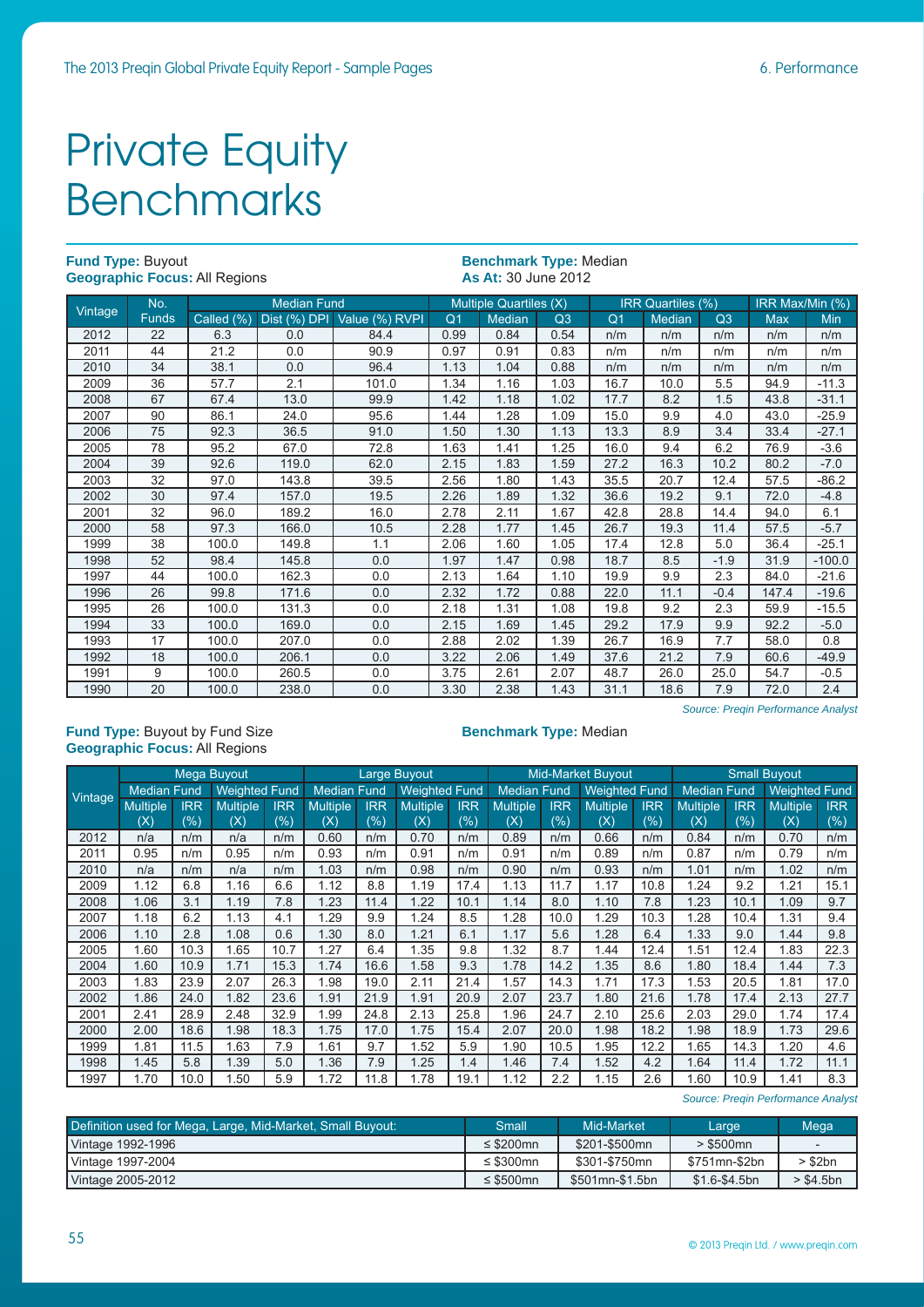# The Evolution of the Limited Partner Universe

With stricter regulation affecting certain LPs in North America and Europe, fund managers have had to source an increasing amount of capital from different investor groups in a challenging fundraising environment. Furthermore, with LPs based in Asia and Rest of World becoming more experienced in investing in private equity, fund managers are now securing a greater proportion of capital from investors outside of traditional financial markets. As a result of this, the make-up of the limited partner universe has continued to evolve over the past few years.

### Types of Investors Active in Private Equity

Regulation of the industry and of its investors is becoming increasingly complex and stringent in developed markets, with banks likely to be affected significantly by incoming regulations. The Volcker Rule, set to come into effect this year, will limit the amount of capital US banks can place into private equity, while Basel III will require European banks to also hold more liquid assets by 2019. As Fig. 7.1 displays, banks account for 6% of investors active within private equity, having fallen from 9% in Q1 2010.

Similarly, the proportion of overall capital invested in the asset class by banks has fallen over the past few years. The aggregate amount of capital currently invested in private equity is estimated to be \$1.64tn as of June 2012; this is the amount invested in private equity and

Fig. 7.1: Make-up of Limited Partner Universe by Investor Type (Number of LPs)

16% 15% 14% 12% 12% Proportion of Investors Proportion of Investors 11% 11% 10% 8% 8% 7% 6%  $6%$ 5% 5% 4% 4% 4% 4% 3% 2% 2%  $2<sup>2</sup>$ 1% ۳ 0% Private Sector Pension Public Pension Funds Fund of Funds Managers Banks & Investment Banks **Neath Managers** Corporate Investors Private Equity Firms coundations Foundations Private Sector Pension Public Pension Funds Endowment Plans Endowment Plans Fund of Funds Managers Insurance Companies Insurance Companies Banks & Investment Banks Family Offices Family Offices Weath Managers Asset Managers Asset Managers nvestment Companies Investment Companies Corporate Investors vernment Agencies Government Agencies Private Equity Firms superannuation Schemes Superannuation Schemes Sovereign Weath Funds Sovereign Wealth Funds Funds  $\tilde{\epsilon}$ 

does not include committed capital that has yet to be called up by fund managers. This figure is calculated using the sum of the remaining value of portfolios of private equity funds that have reached a final close (excluding funds of funds, secondaries funds, real estate funds and infrastructure funds).

In June 2008, banks accounted for 11% (\$115bn) of this total capital invested in private equity, whereas, as Fig. 7.2 displays, this figure had fallen to  $6\%$ (\$100bn) as of June 2012, as many have started to wind down their private equity operations and sell fund interests on the secondary market.

The private equity activity of European insurance companies has also been affected by regulation. The Solvency II Directive that is scheduled to come into effect early in 2014 will require these institutions to hold more liquid assets, restricting the amount that can be invested in private equity. In June 2008, insurance companies accounted for 13% (\$140bn) of capital invested in private equity, compared to just 8% (\$131bn) of invested capital in the asset class in June 2012.

While some types of investor have become less prominent sources of capital for private equity funds over recent years, other investor types have increased their activity in the asset class. Sovereign wealth funds have increased the amount of capital they have invested in private equity year on year since 2008, representing 8% (\$131bn) of invested capital as of June 2012, compared to just 5% (\$50bn) in June 2008.

Locations of Investors Active in Private **Equity** 

Europe-based LPs now represent a smaller proportion of active private equity investors than they did in the past; European LPs accounted for 32% of active LPs in Q1 2011, but now account for just 27%, as shown in Fig. 7.3. As displayed in Fig. 7.4, the proportion of total capital invested in the asset class accounted for by European LPs has also fallen, from 37% in June 2010 to 31% in June 2012.

Although the proportion of investors in private equity that are located in Asia and Rest of World has increased only slightly over recent years, the amount of capital invested in the asset class by these LPs has risen more substantially. In June

### Data Source:

Preqin's **Investor Intelligence** provides detailed and up-to-date information on investors' current fund searches and open mandates helping GPs to source capital for funds.

For more information, please visit:

# www.preqin.com/ii

Fig. 7.2: Breakdown of Aggregate Capital Currently Invested in Private Equity by Investor Type (Excluding Funds of Funds and Asset Managers)



*Source: Preqin Investor Intelligence*

*Source: Preqin Investor Intelligence*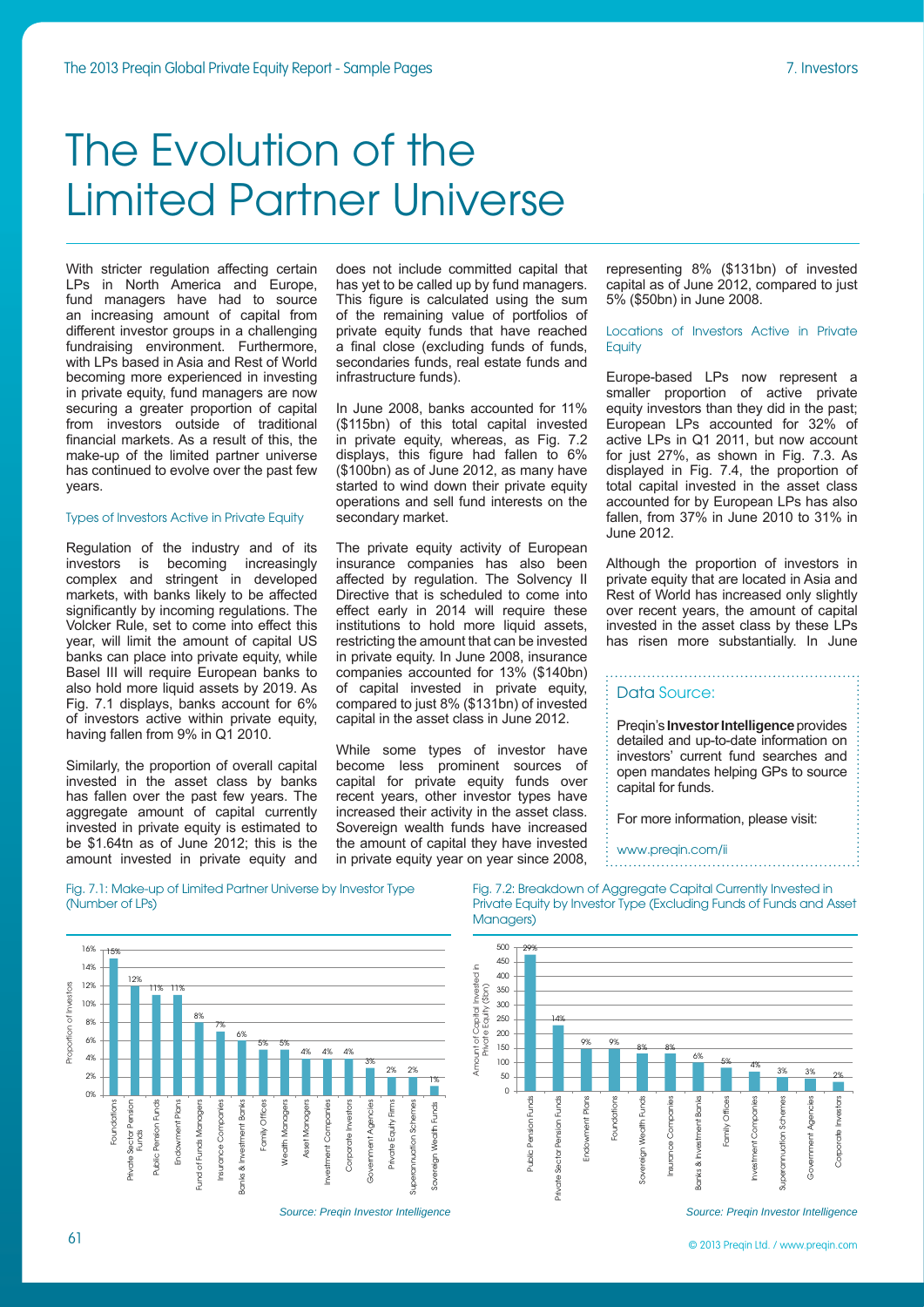# Make-up of PE-Backed Buyout Deals in 2012 by Type, Value and Industry

#### Deal Flow by Type

As shown in Fig. 10.8, leveraged buyouts (LBOs) continue to represent a significant proportion of both the number of private equity-backed buyout deals and the aggregate deal value, accounting for 43% and 62% respectively. This is an increase in comparison to 2011, when LBOs accounted for 41% and 55% of the number and aggregate value of deals respectively, showing the continued interest in this traditional investment type.

Each year from 2008 to 2012, LBOs have accounted for more than half of the aggregate deal value, an increase in comparison to 2006 and 2007, when LBOs accounted for 41% of the total. Notable leveraged buyout deals which occurred during 2012 include the \$7.15bn acquisition of El Paso Corporation's oil and natural gas exploration and production assets by Access Industries, Apollo Global Management, Korea National Oil Corporation and Riverstone Holdings, and the \$6.6bn acquisition of Cequel Communications by BC Partners and CPP Investment Board.

Add-on transactions continue to be an important investment type for private equity firms to enhance the value of existing portfolio companies through strategic acquisitions. 2012 follows a similar trend to 2011; add-on deals accounted for over 30% of the number of deals in both years, in comparison to only 18% in the years prior to the economic downturn. This rise in the prominence of add-on transactions is a reflection of the increased importance that fund managers are giving to consolidating and strengthening their current portfolio companies as market and credit conditions remain volatile.

Growth capital deals make up a similar proportion of the number and aggregate value of deals to 2011: 15% of all global private equity-backed deals and 7% of the aggregate deal value in 2012.

Public-to-private transactions accounted for only 2% of all private equity-backed buyout deals in 2012, yet represented 12% of global aggregate deal value. On average, public-to-private deals tend to

Fig. 10.8: Breakdown of Number and Aggregate Value of Private Equity-Backed Buyout Deals in 2012 by Type



*Source: Preqin Buyout Deals Analyst*

Fig. 10.9: Breakdown of Number and Aggregate Value of Private Equity-Backed Buyout



*Source: Preqin Buyout Deals Analyst*

be larger in size than other types of deal in the private equity space; this is due to the nature of the investments of this type: the acquisition of mid- and largecap mature publicly listed companies. However, deals of this type made up a greater proportion of all deals that took place in 2011, when they accounted for 3% and 19% of the number and

aggregate value of all private equitybacked buyout deals respectively.

#### Deal Flow by Value

Fig 10.9 highlights the breakdown of the total number and aggregate value of private equity-backed buyout deals by value band in 2012. Once again smaller